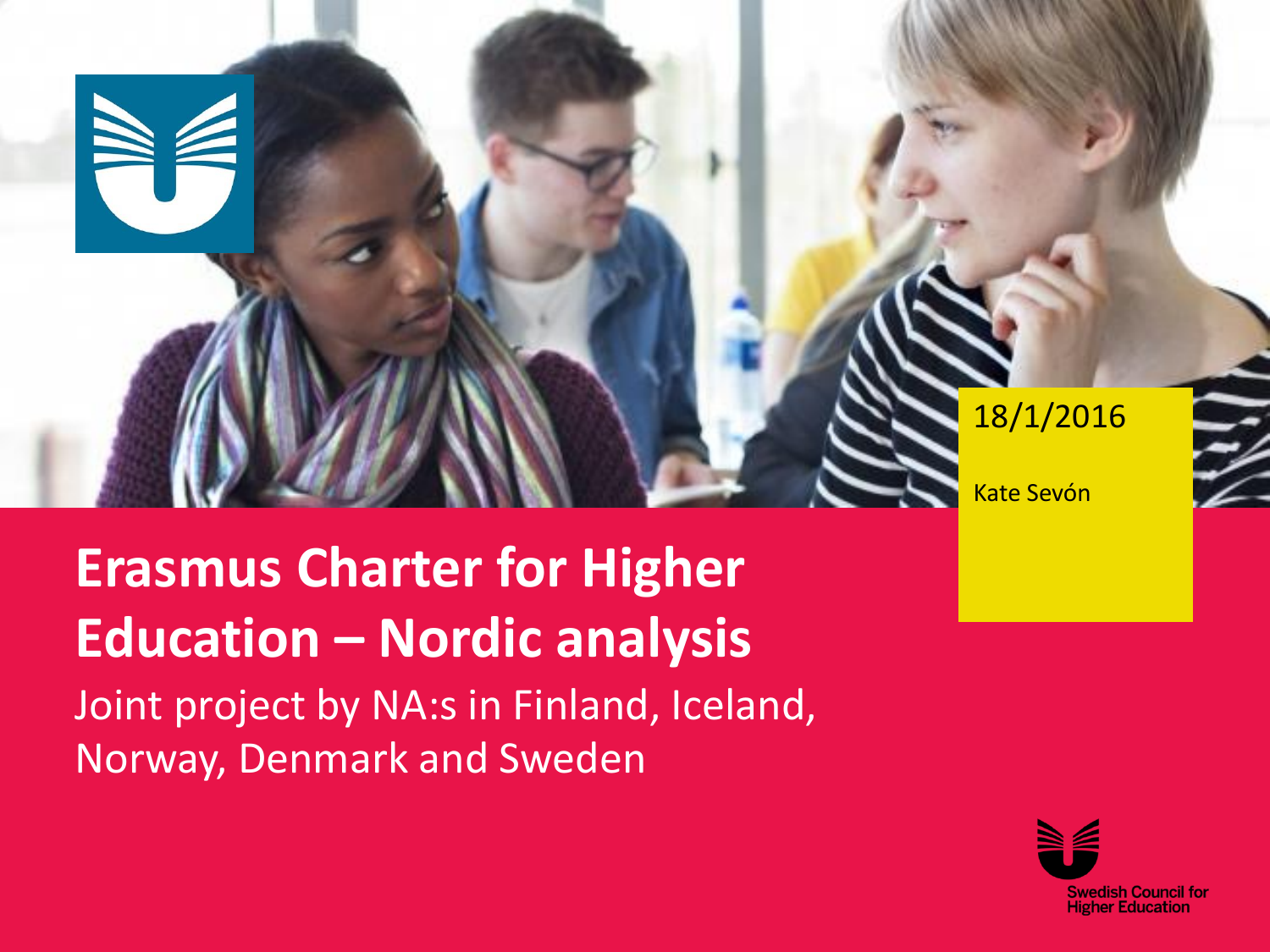## **Analysis of the applications for Erasmus Charter for Higher Education in the Nordic countries**

Comparable data to get an overview of some aspects of the HEIs:

- **Organisation** of internationalisation
- Internationalisation **activities**
- Internationalisation/mobility **strategies**

**ERASMUS CHARTER FOR HIGHER EDUCATION 2014-2020** The European Commission hereby awards this Charter to: **GÖTERORGS UNIVERSITET** The Institution undertakes to respect the following principles: After Mobility . Respect in full the principles of non-discrimination set out in the Programme and ensure equal access and<br>opportunities to mobile participants from all backgrounds. + Accept all activities indicated in the learning agreement as counting towards the degree. p been satisfactorily completed by the mobile students. been salistationly completed by the modes students.<br>
+ Provide incoming mobile participants and their home institutions with transcripts containing a full, accurate<br>
and timely record of their achievements at the end of th Course full corporation for extinferencies completed presidier of study mobility and whose mercials, train for sainstactorsy completed activities or study modulity and, where possible, italian<br>idas awarded (ECTS or compatible system). Ensure the inclusion of satisfactorily<br>ir traineeship mobility activities in the final record leted study and / or trail bility, to incoming mobile students for tuition, registration, exarge no fees, in the case of c Ensure that staff are given recognition for their teaching and training activities undertaken dur atory and library far seriod, based on a mobility agreement. tion further undertakes to: - When Participating in European and International Cooperation Project . Ensure that cooperation leads to sustainable and balanced outcomes for all partners. - When Participating in Mobility Activities wide relevant support to staff and students participating in these activities. **Refore Mobility** . Exploit the results of the projects in a way that will maximise their impact on individuals and participatin atalogue on the website of the Institution well in advance<br>to all parties and allow mobile students to make well-inf institutions and encourage peer learning with the wider academic community. - For the Purposes of Visibility Carry out mobility only within the framework of pr . Display this Charter and the related Erasmus Policy Statement prominently on the Institution's website. es of the different parties, as well as their comive roles and re . Promote consistently activities supported by the Programme, along with their results. ared ouality criteria in the selection, on ion and integration of mobile participants .<br>On behalf of the Institution, I recognise that implementation of the Charter will be mo<br>of ony of the obove principles and commitments may lead to its withdrawal by the Ei ure that student and staff mobility f Provide assistance related to obtaining visas, when required, for incoming and outgoing mobile of ride assistance related to obtaining insurance, when required, for incoming and outg . Provide guidance to incoming mobile participants in finding accommodation **During Mobility** + Ensure equal academic treatment and services for home students and staff and in - total exposure incoming mobile participants into the Institution's everyday life.<br>+ Integrate incoming mobile participants into the Institution's everyday life.<br>+ Have in place appropriate mentoring and support arrangeme

+ Provide appropriate linguistic support to incoming mobile participants.



S GOTERORD

180 Nordic HEIs were awarded ECHE in 2013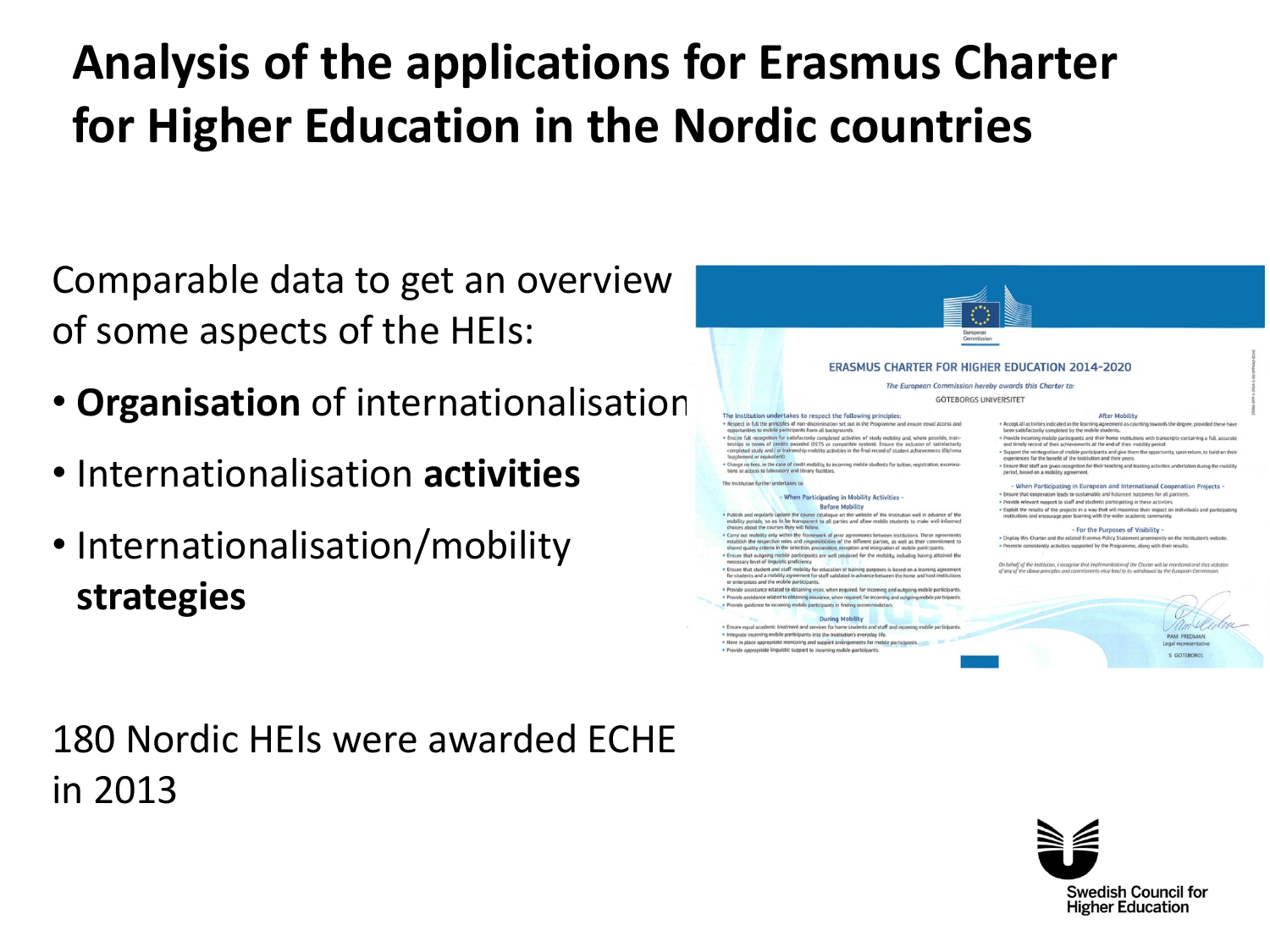## **ECHE-applications give a unique opportunity for comparison**

- All HEIs fill in the same application, including statistics
- All answer the same questions on mobility and internationalisation
- All describe their strategies
- Possibilities for comparison between countries
- Possibilities for creating a national picture

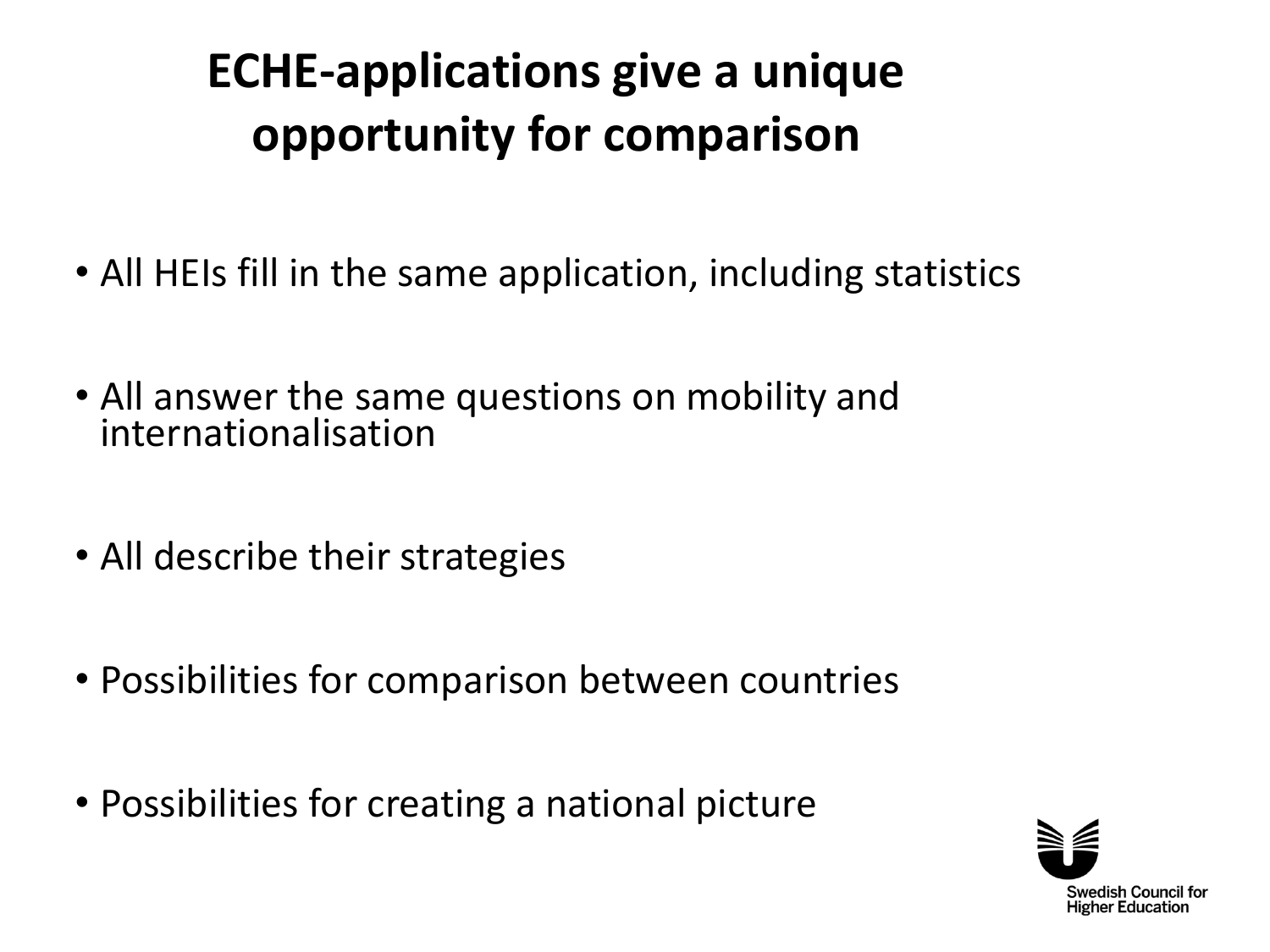## **Proportion of outgoing students of all students in each Nordic country**

#### **Proportion of all outgoing student credit mobility (study and traineeship) of all students**

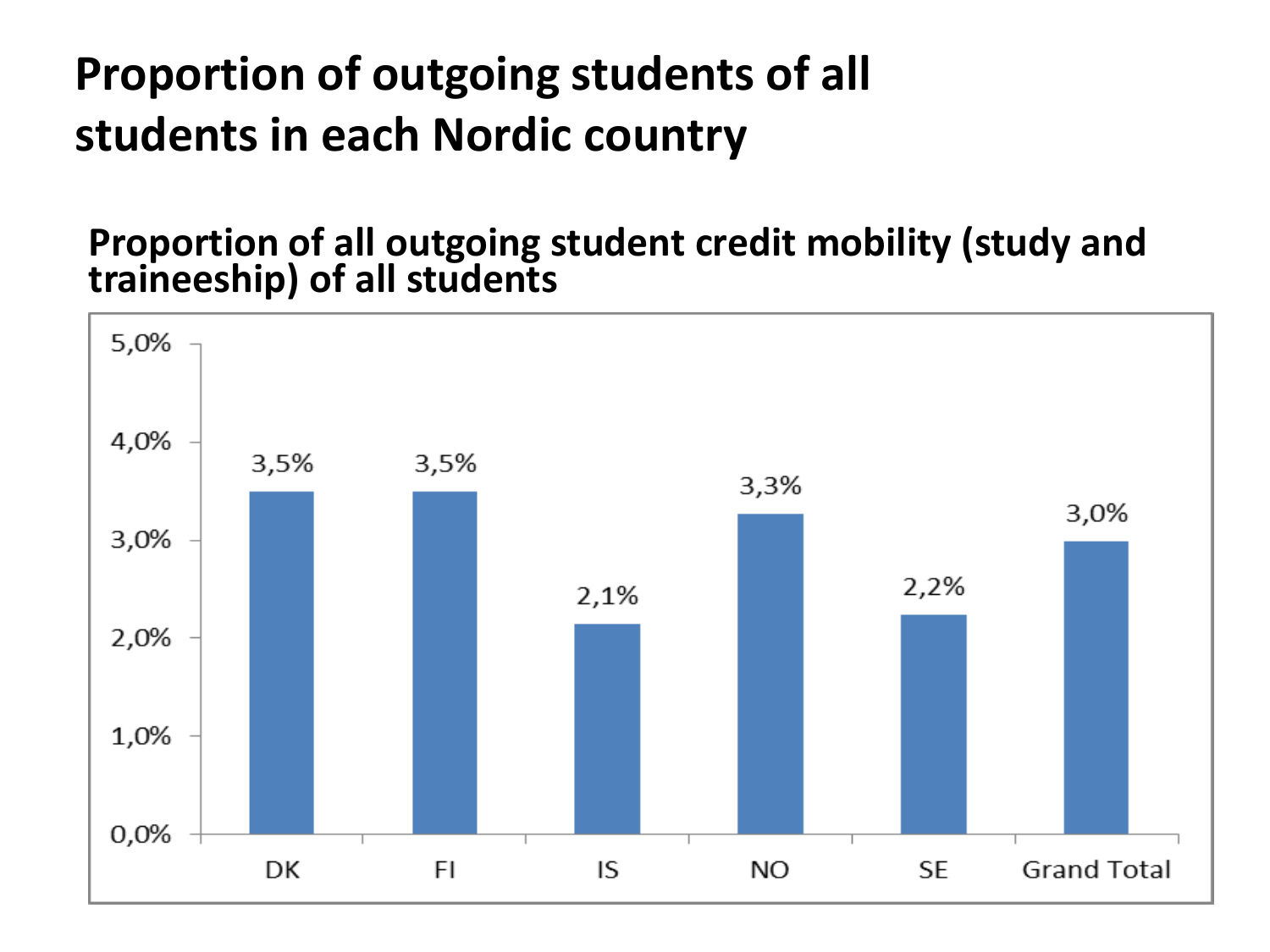#### **Incoming versus outgoing study mobility**

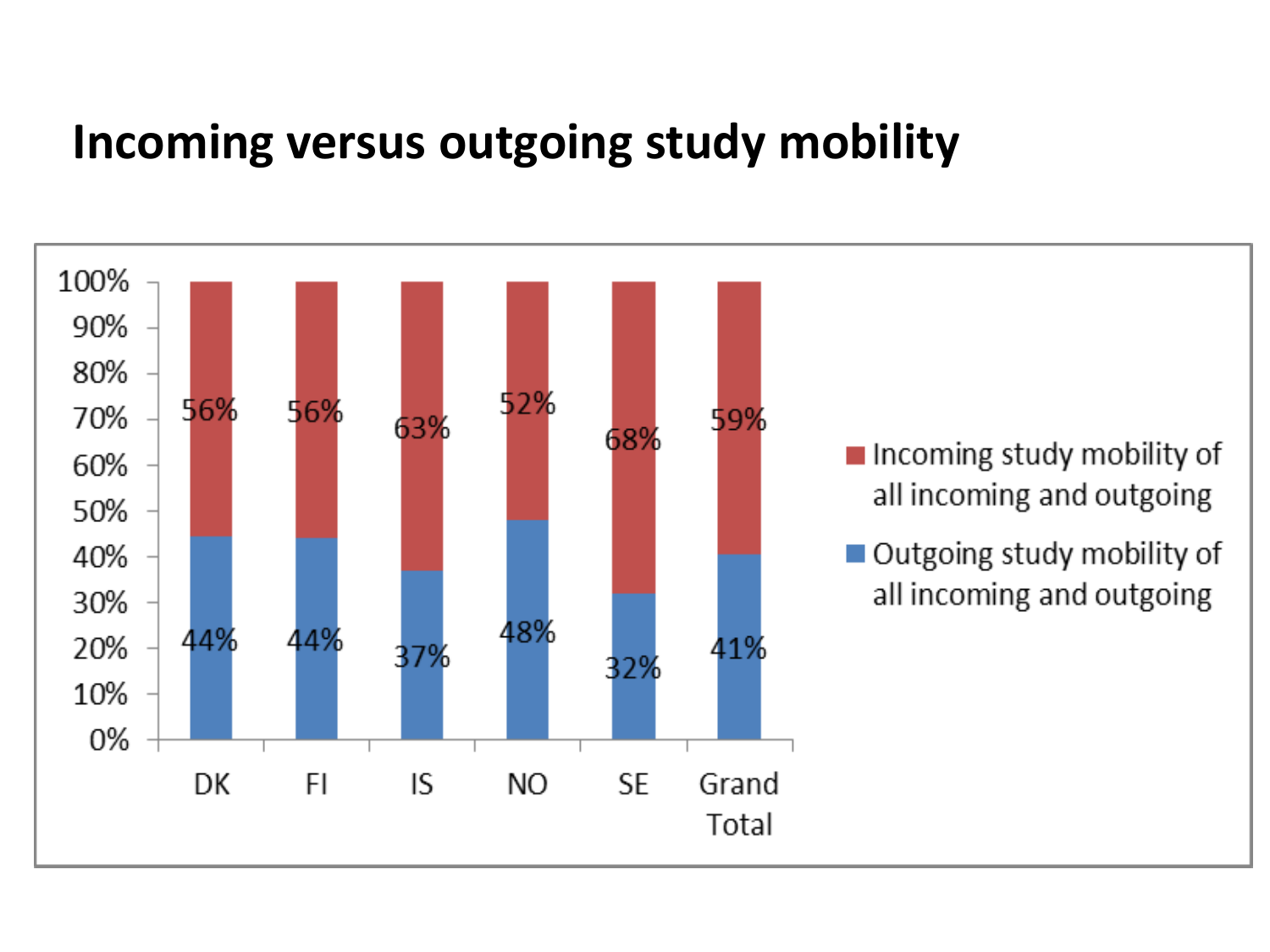## **Percentage of traineeships of all outgoing credit student mobility, by country**

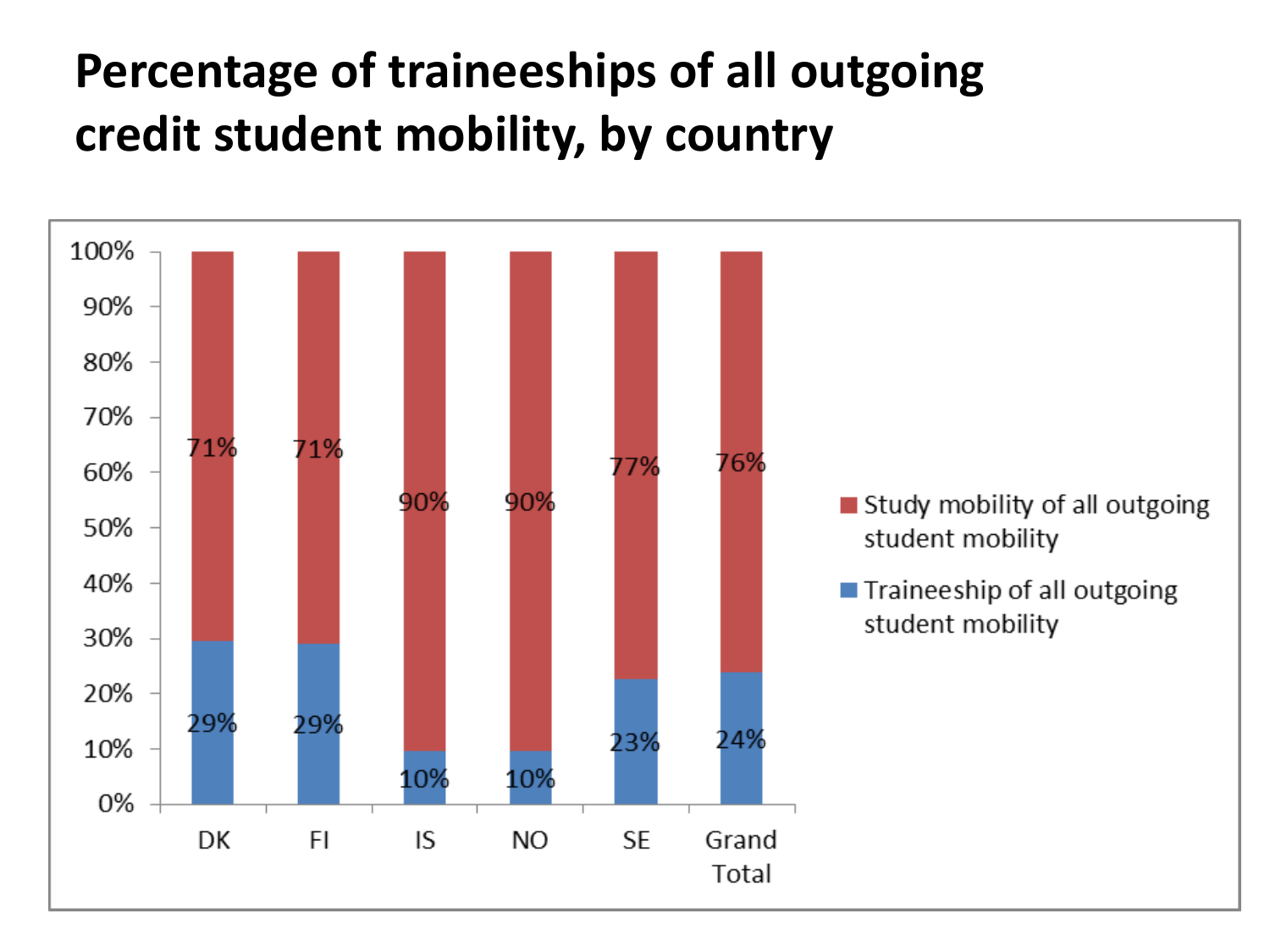#### **Credit study mobility to Erasmus participating and non-participating countries**



- **Proportion of study** mobility to participating countries of all outgoing study mobility by country
- **Proportion of study** mobility to non participating countries of all outgoing study mobility by country

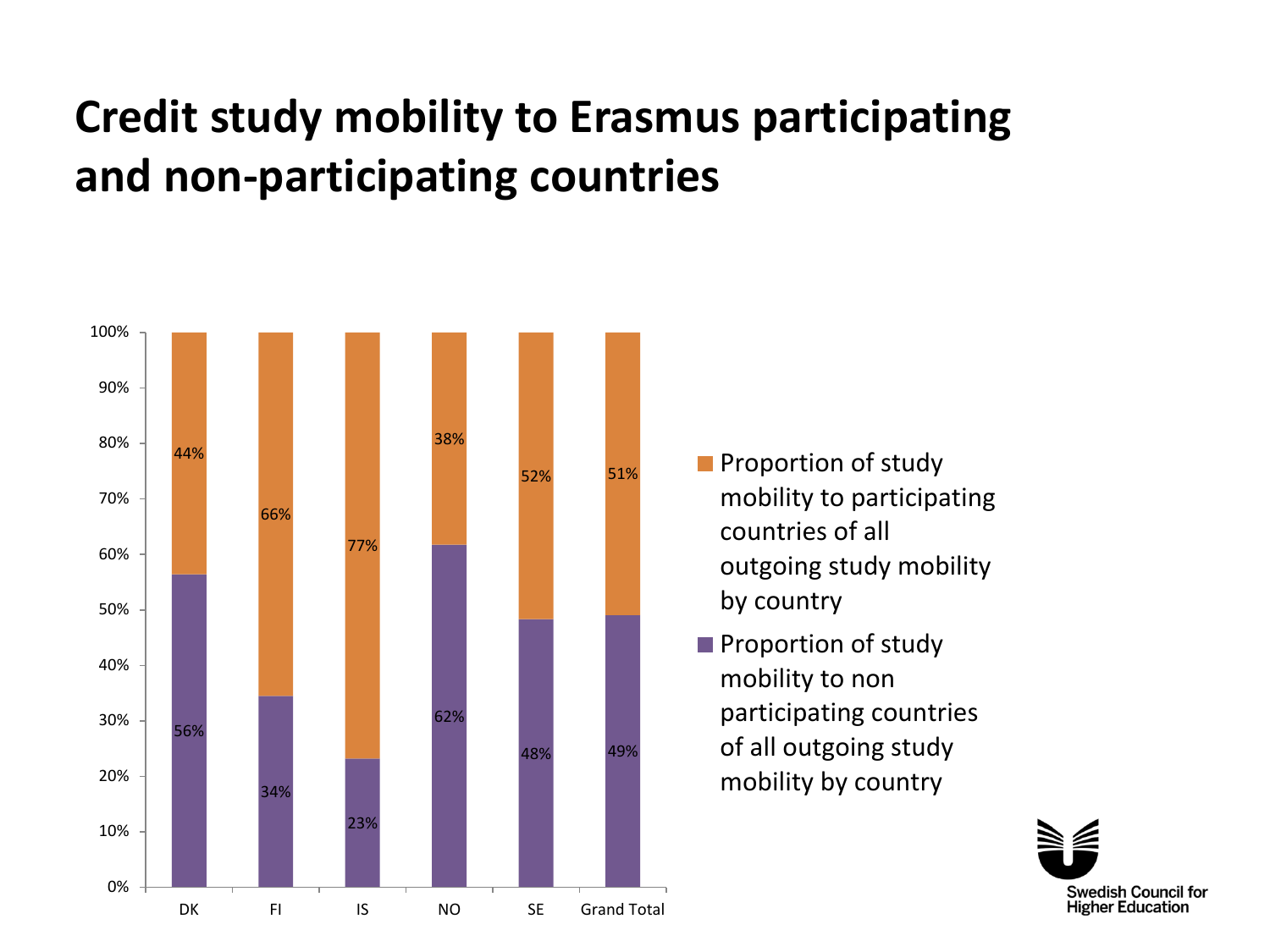## **Percentage of outgoing staff of all staff, by country**

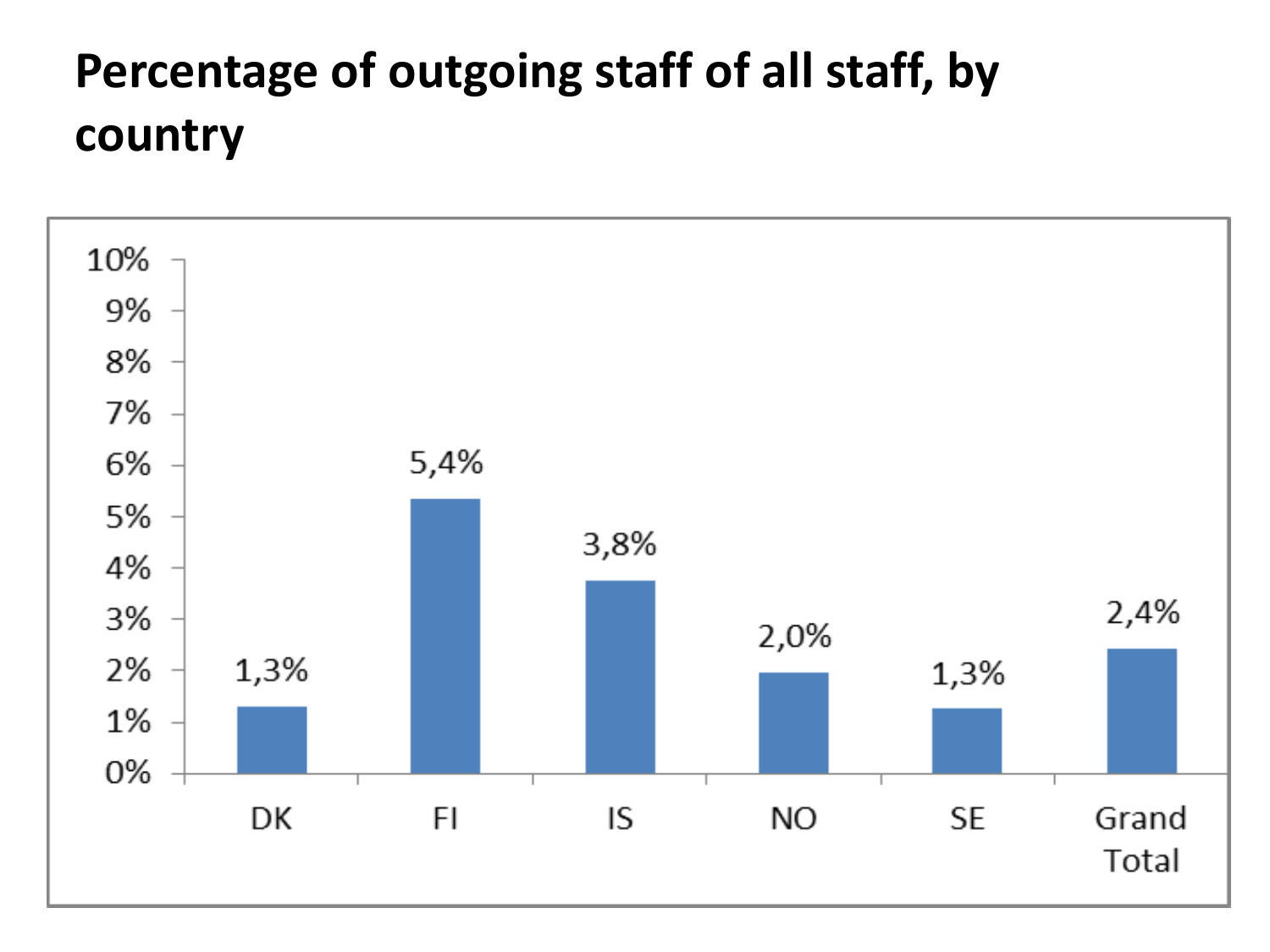## **Focus areas of staff mobility: promotion, support & recognition**

|                          |     |     | <b>Promotion Support Recognition</b> |
|--------------------------|-----|-----|--------------------------------------|
| $\overline{\mathsf{SE}}$ | 65% | 37% | 21%                                  |
|                          | 40% | 37% | 25%                                  |
| FI<br>DK<br>IS<br>INO    | 48% | 35% | 27%                                  |
|                          | 57% | 43% | 10%                                  |
|                          | 41% | 35% | 15%                                  |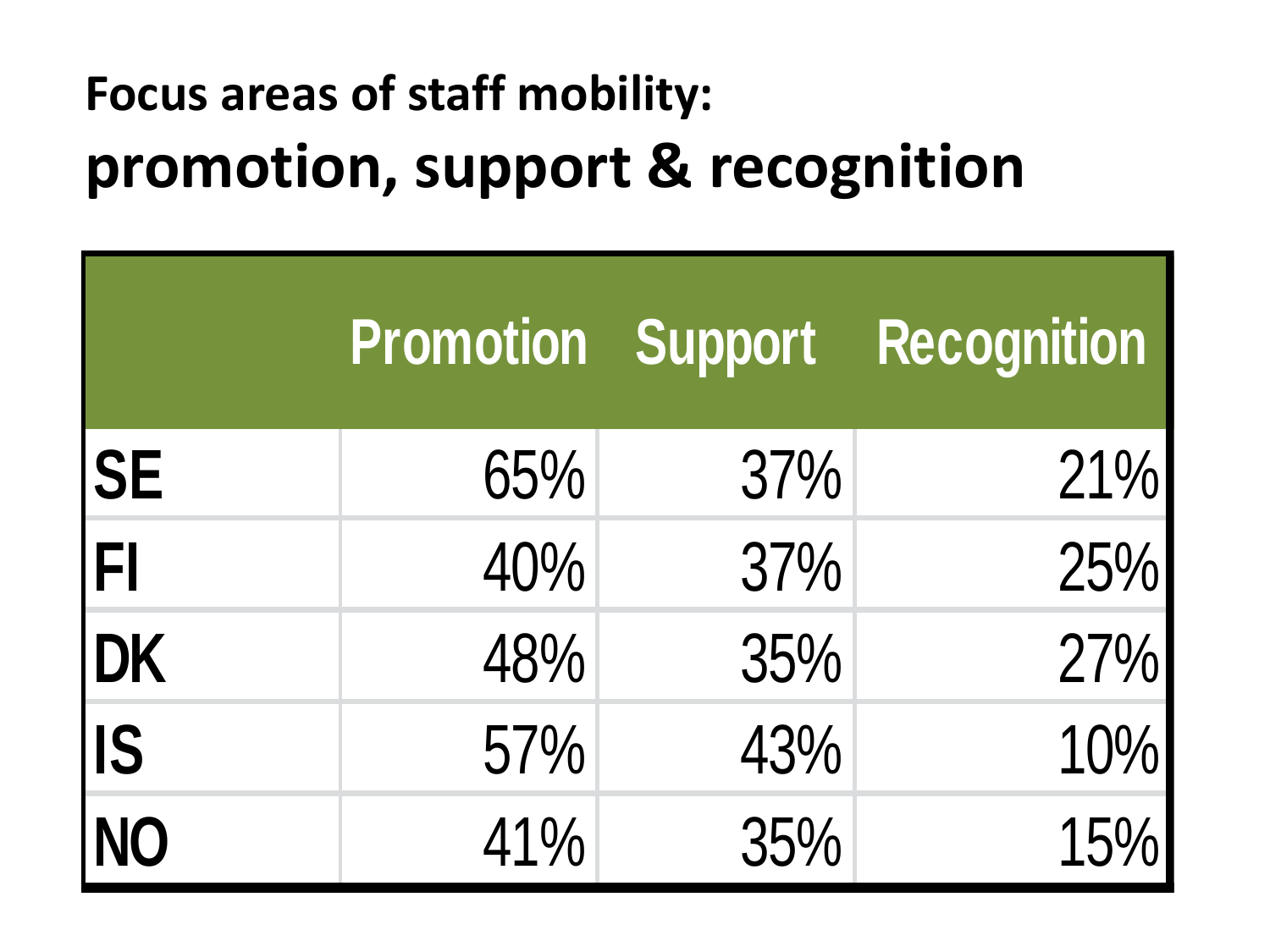#### **The role of the teachers**

• The teachers are given a central role in internationalisation…. but teacher exchange not much rewarded







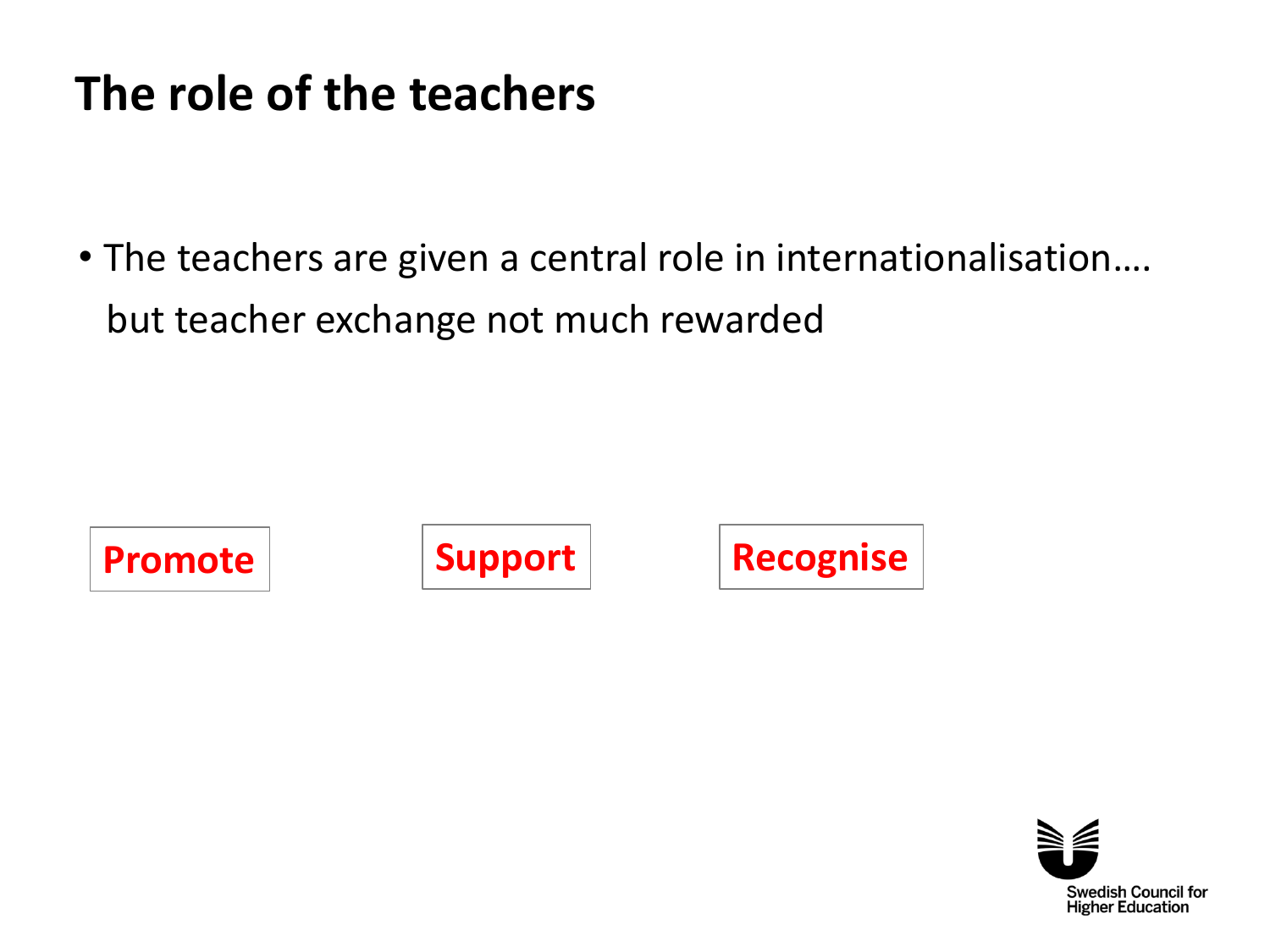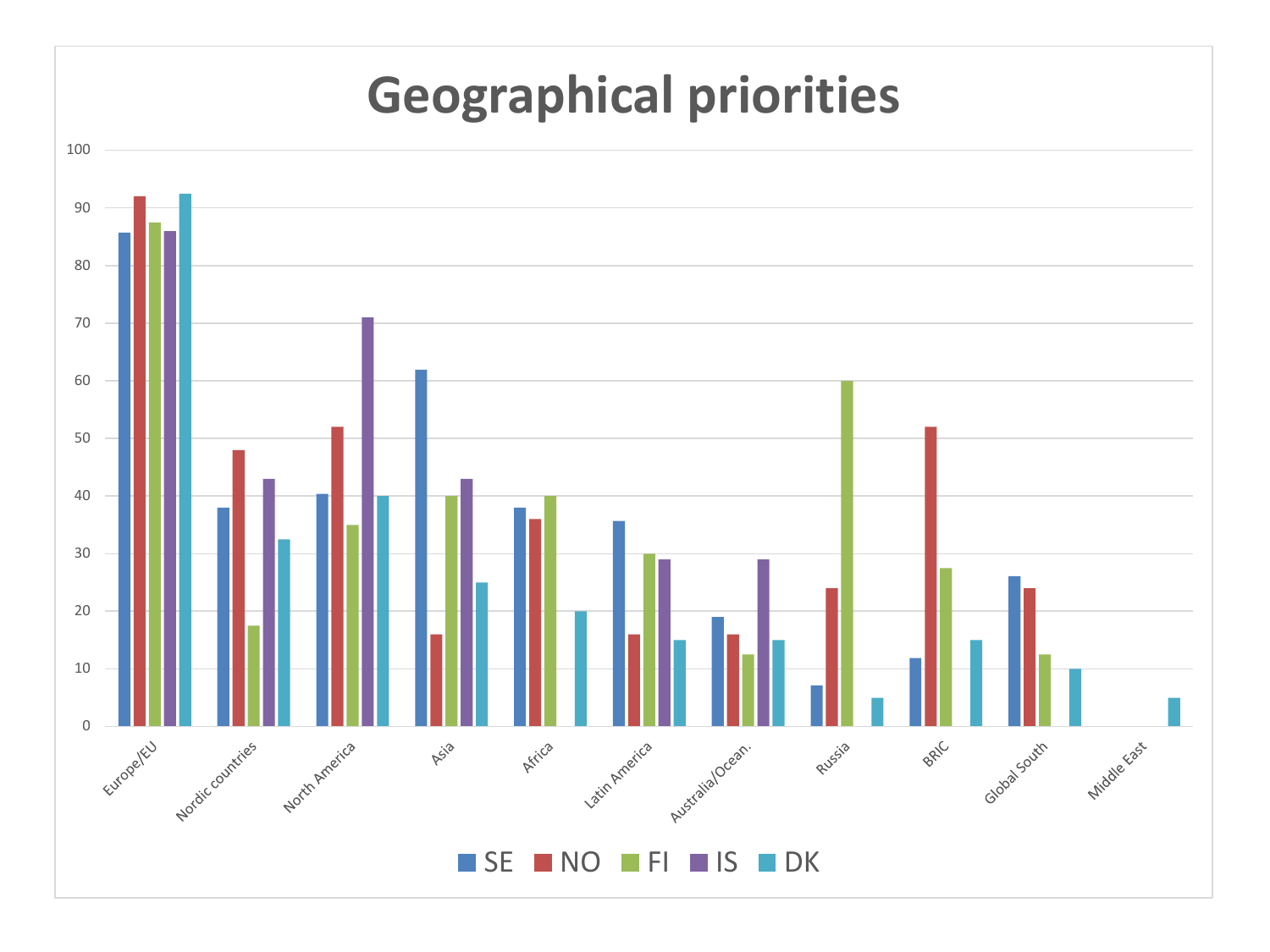#### **Language policies at Nordic HE institutions**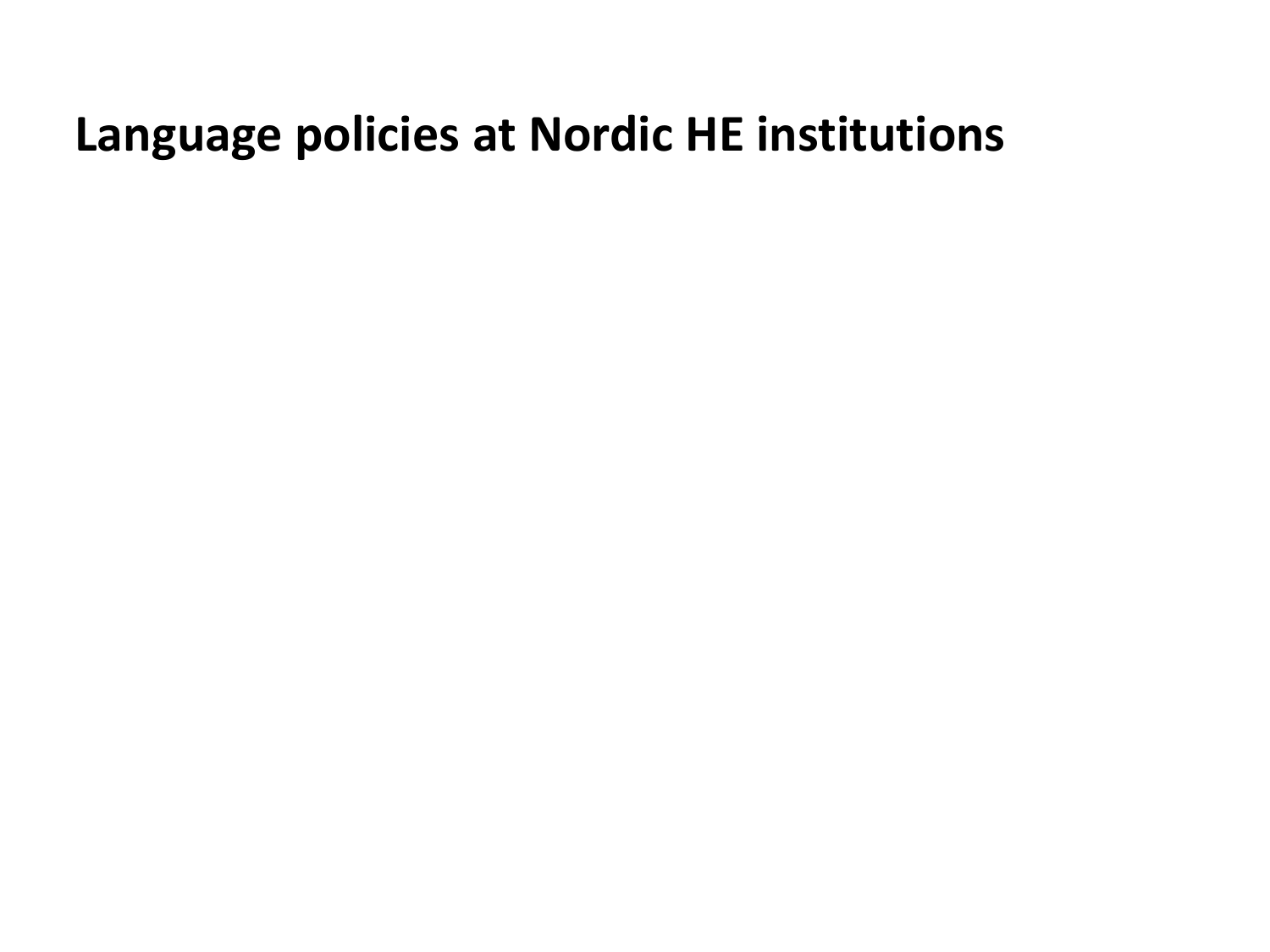#### **Language support, incoming**

• "Please describe your instituton's language support for incoming students and staff with a minimum of 2-month mobility period"

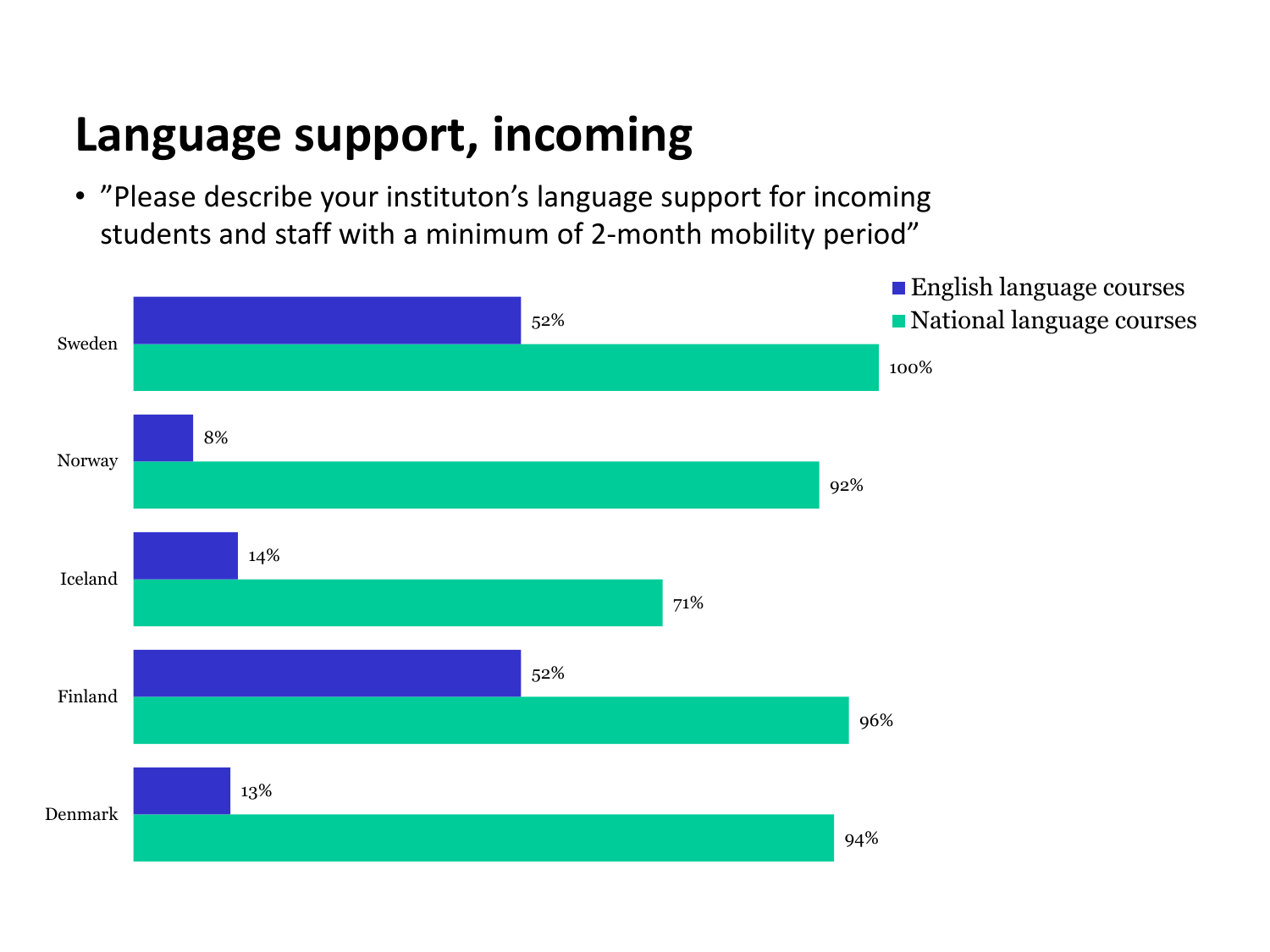#### **Language support, outgoing**

• "Please describe your institution's language policy for preparing participants for mobility, e.g. course providers within or outside the HEI"

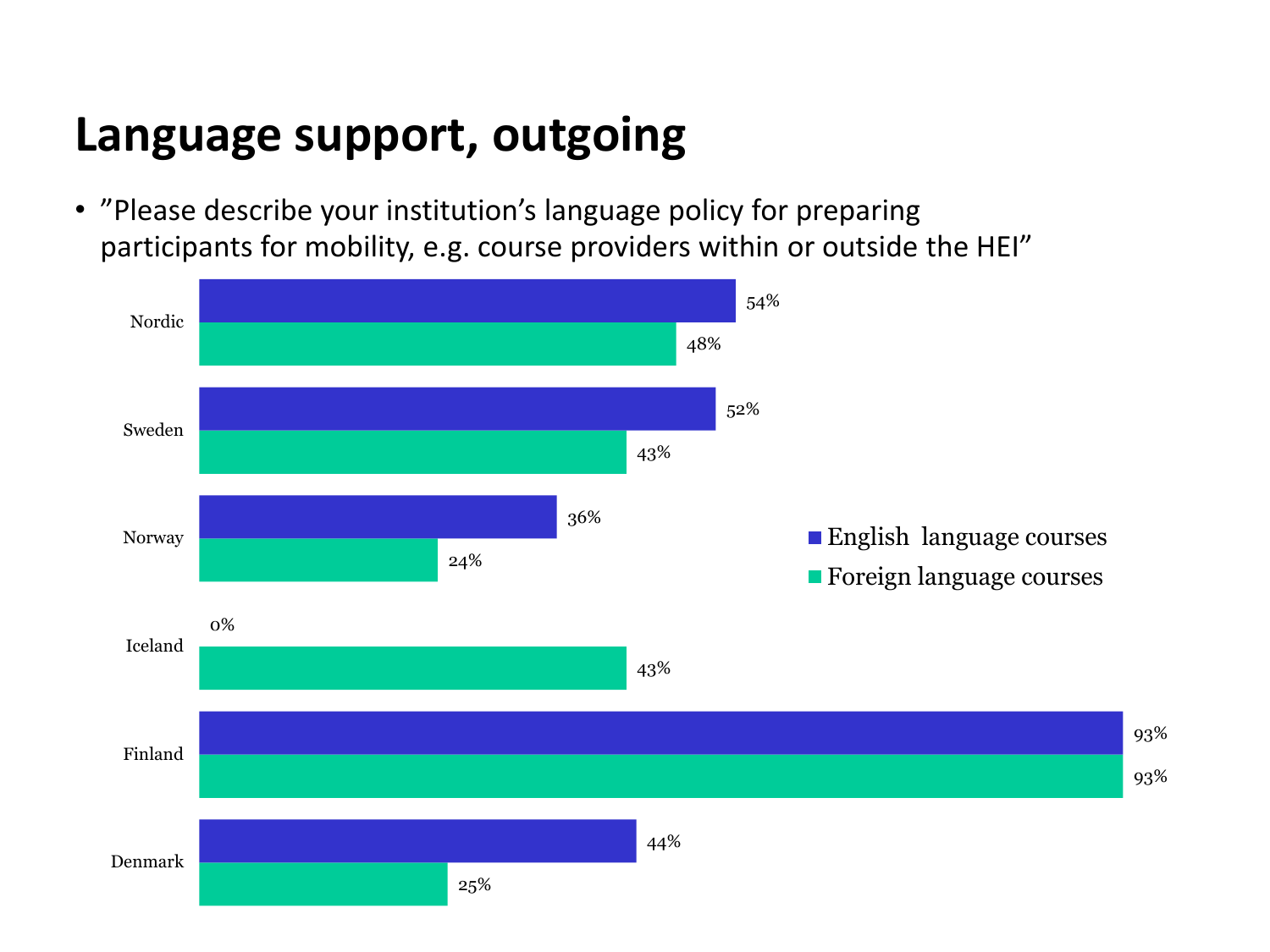## **Content of the EPS**

"Please describe your institution's international (EU and non-EU) strategy. In your description please explain a) how you choose your partners, b) in which geographical area(s) and c) the most important objectives and target groups of your mobility activities (with regard to staff and students in first, second and third cycles, including study and training, and short cycles). If applicable, also explain how your institution participates in the development of double/multiple/joint degrees. (max. 5000 characters)"

- Instructions with multiple questions  $\rightarrow$  institutions describe different things in EPS
	- a) focus on describing institution's international strategy (typical for Swedish HEIs)
	- b) focus on answering the separate questions (typical for Finnish HEIs)
- Difficult to compare
- If comparable information is wanted, more straightforward questions needed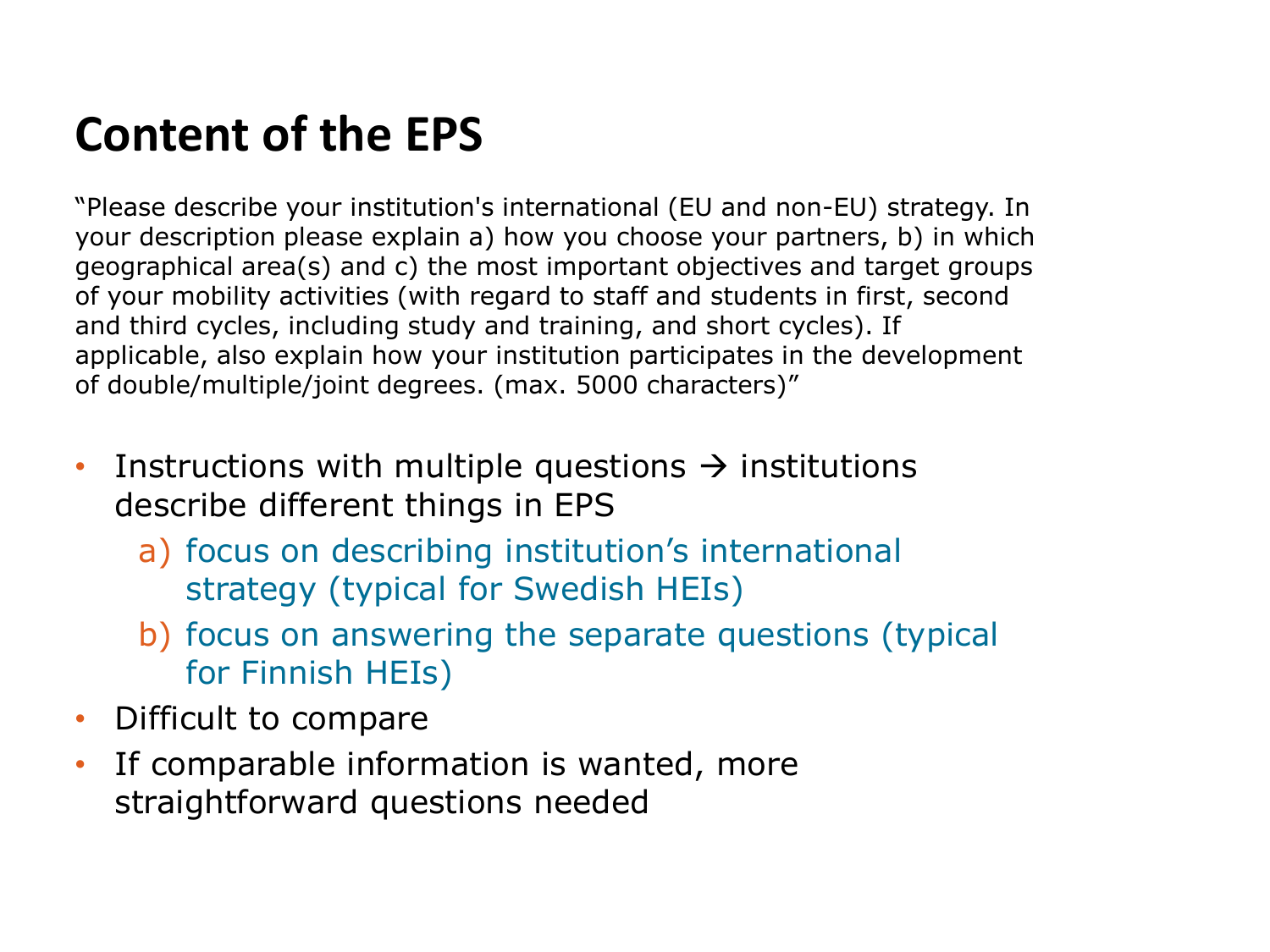## **The most important objectives for mobility activities in EPS – student mobility**

|                                                                                                 | <b>DK</b> | <b>SE</b> | F1   |
|-------------------------------------------------------------------------------------------------|-----------|-----------|------|
| Increasing mobility numbers or<br>quantitative objectives                                       | 50 %      | 76 %      | 35 % |
| Curriculum development e.g. integrating<br>mobility periods; mobility windows                   | 50 %      | 43 %      | 38 % |
| Providing different types of mobility, e.g.<br>encouraging traineeships, short-term<br>mobility | 38 %      | 38 %      | 18 % |
| Enhancing quality of mobility                                                                   | 31 %      | 5 %       | 28 % |
| Improving recognition                                                                           | 25 %      | 14 %      | 35 % |
| Support services for outgoing or<br>incoming students                                           | 10 %      | 10 %      | 30 % |
|                                                                                                 |           |           |      |
| <b>Numerical targets dominate</b><br>$\bullet$<br><b>Qualitative aspects?</b>                   |           |           |      |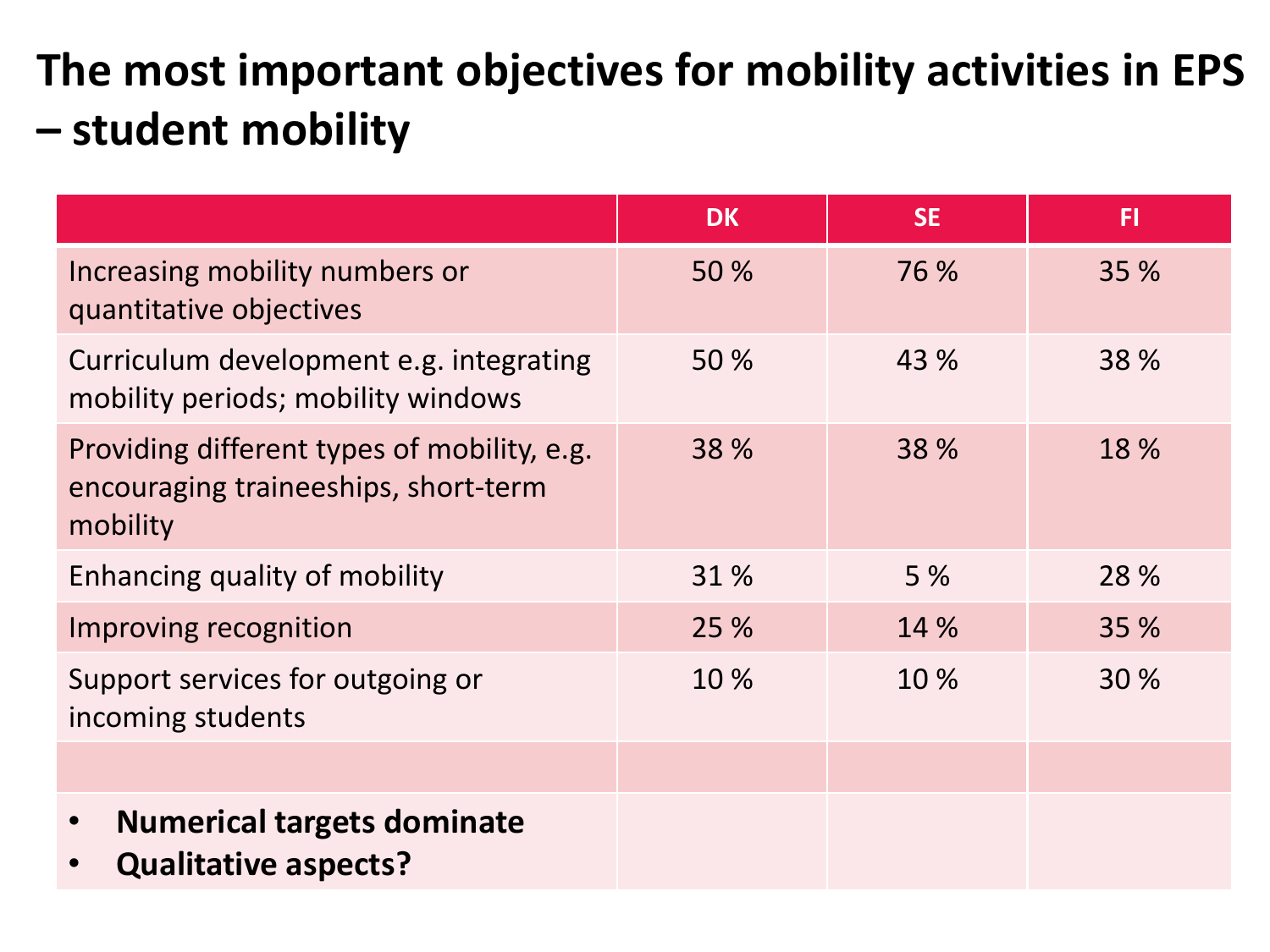## **ECHE-study Lessons to learn**

#### **HEI:s**

- Use ECHE in the strategic planning; how could international strategies contribute to developing high quality education?
- Connect motives and activities

#### **National Agencies**

• Use the results in the work to support the HEI:s, e.g. in the Nordics: recognition of teacher exchange, or support to outgoing students

#### **European Commission**

- Questions overloaded, make more straightforward
- More time between call and deadline